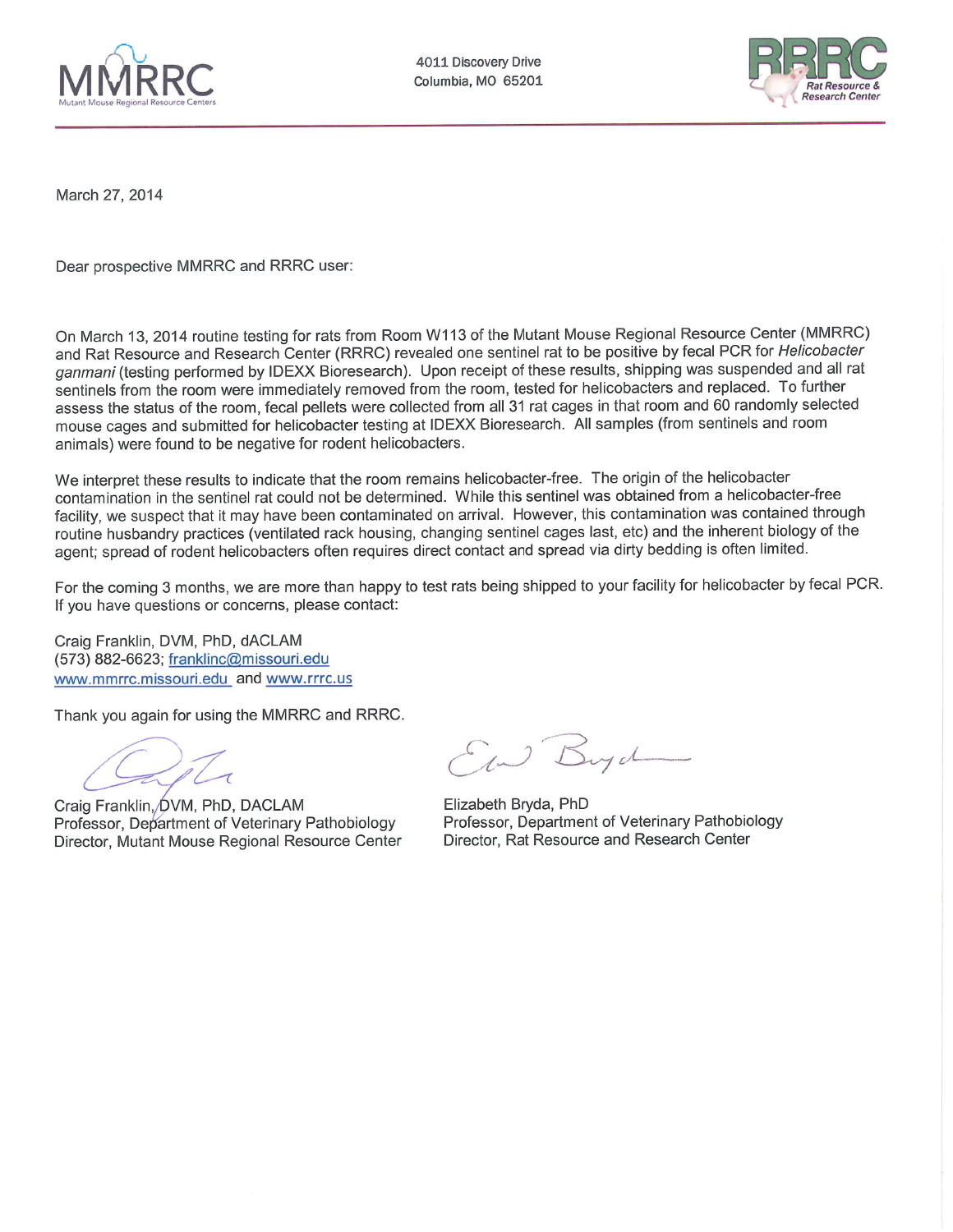

4011 Discovery Drive, Columbia, MO 65201

1-800-669-0825 1-573-499-5700

idexx-radil@idexx.com www.idexxbioresearch.com

## IDEXX BioResearch Case # 8518-2014 Received: 3/3/2014

# Completed: 3/13/2014

Submitted By **Sentinels** 

University of Missouri-RCA Columbia, MO 65201

# Phone: 573-884-7970 Email: franklinc@missouri.edu; bethunec@missouri.edu; goerndta@missouri.edu; watermanjd@missouri.edu

#### Specimen Description

Species: rat Description: Live Rat

Number of Specimens/Animals: 1

Building/Facility: W113

| <b>Client ID</b> | Investigator | Room #. | <b>Strain</b>         | Cav<br>ᇰᆮᆺ | Age   | Rack |
|------------------|--------------|---------|-----------------------|------------|-------|------|
|                  | Bryda        | W113    | $\sim$<br>◡<br>$\sim$ |            | Adult |      |

# Services/Tests Performed: Rederivation Necropsy Profile - rat

Serologic evaluation for antibodies to: Clostridium piliforme, Mycoplasma pulmonis, CAR bacillus, H1, Hantaan, KRV, LCMV, MAD1, PVM, RCV/SDAV, REO3, RMV, RPV, RTV, Sendai

PCR evaluation for: Helicobacter bilis, Helicobacter ganmani, Helicobacter hepaticus, Helicobacter mastomyrinus, Helicobacter rodentium, Helicobacter spp., Helicobacter typhlonius, Mycoplasma pulmonis, Pneumocystis carinii, Streptobacillus moniliformis

Parasitologic evaluation for: fur mites, mesostigmatid mites, lice, Spironucleus muris, Giardia muris, large intestinal flagellates and amoeba, pinworms and tapeworms

Microbiologic evaluation for: Corynebacterium kutscheri, Klebsiella oxytoca, Klebsiella pneumoniae, Pasteurella multocida, Pasteurella pneumotropica, Salmonella enterica, Streptococcus pneumoniae

General Comments: CB: Sentinel placed on 12/9/2013.

Summary: Helicobacter ganmani was isolated from feces from this animal. Please see the report for details.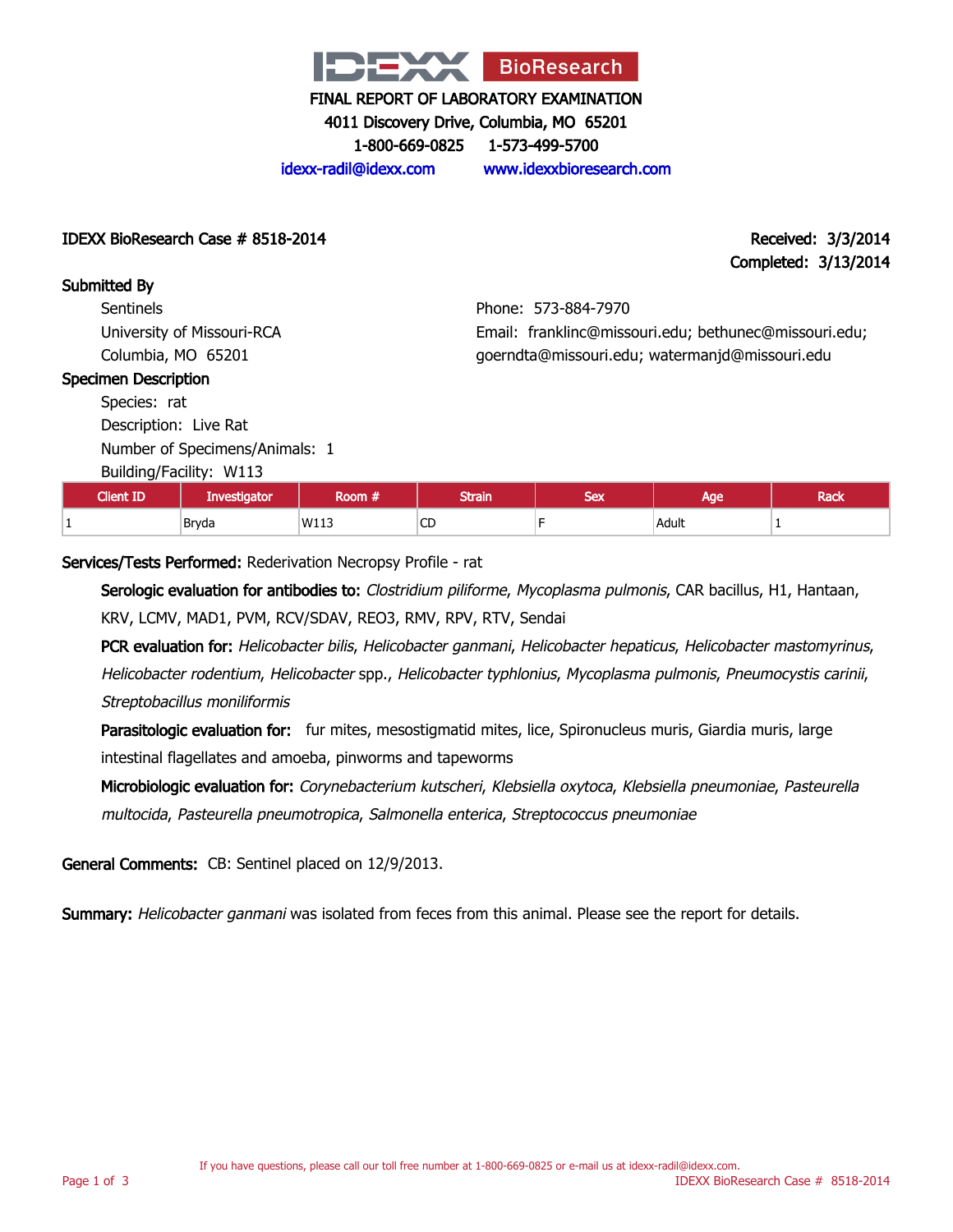# **NECROPSY**

No gross lesions were detected in any of the body systems and organs examined.

## SEROLOGY SUMMARY

|                       | 1 |
|-----------------------|---|
| <b>CAR bacillus</b>   |   |
| <b>Hantaan</b>        |   |
| <b>LCMV</b>           |   |
| Mycoplasma pulmonis   |   |
| MAD1                  |   |
| <b>RPV</b>            |   |
| <b>RMV</b>            |   |
| <b>KRV</b>            |   |
| H1                    |   |
| <b>PVM</b>            |   |
| <b>RCV/SDAV</b>       |   |
| <b>REO3</b>           |   |
| <b>RTV</b>            |   |
| <b>Sendai</b>         |   |
| Clostridium piliforme |   |
| Rat IgG               | N |

Legend:  $+$  = positive  $-$  = negative blank = test not performed EQ = equivocal HE = hemolysis precluded testing I = insufficient W = weak positive WB = Western Blot confirmatory analysis pending NS = non-specific reactivity N = normal IgG L = less than normal IgG

# PCR EVALUATION

| feces                     |   |
|---------------------------|---|
| Helicobacter spp.         | ÷ |
| Helicobacter bilis        |   |
| Helicobacter ganmani      |   |
| Helicobacter hepaticus    |   |
| Helicobacter mastomyrinus |   |
| Helicobacter rodentium    |   |
| Helicobacter typhlonius   |   |

| Pneumocystis carinii |  |
|----------------------|--|

| nasopharyngeal swab |  |
|---------------------|--|
| Mycoplasma pulmonis |  |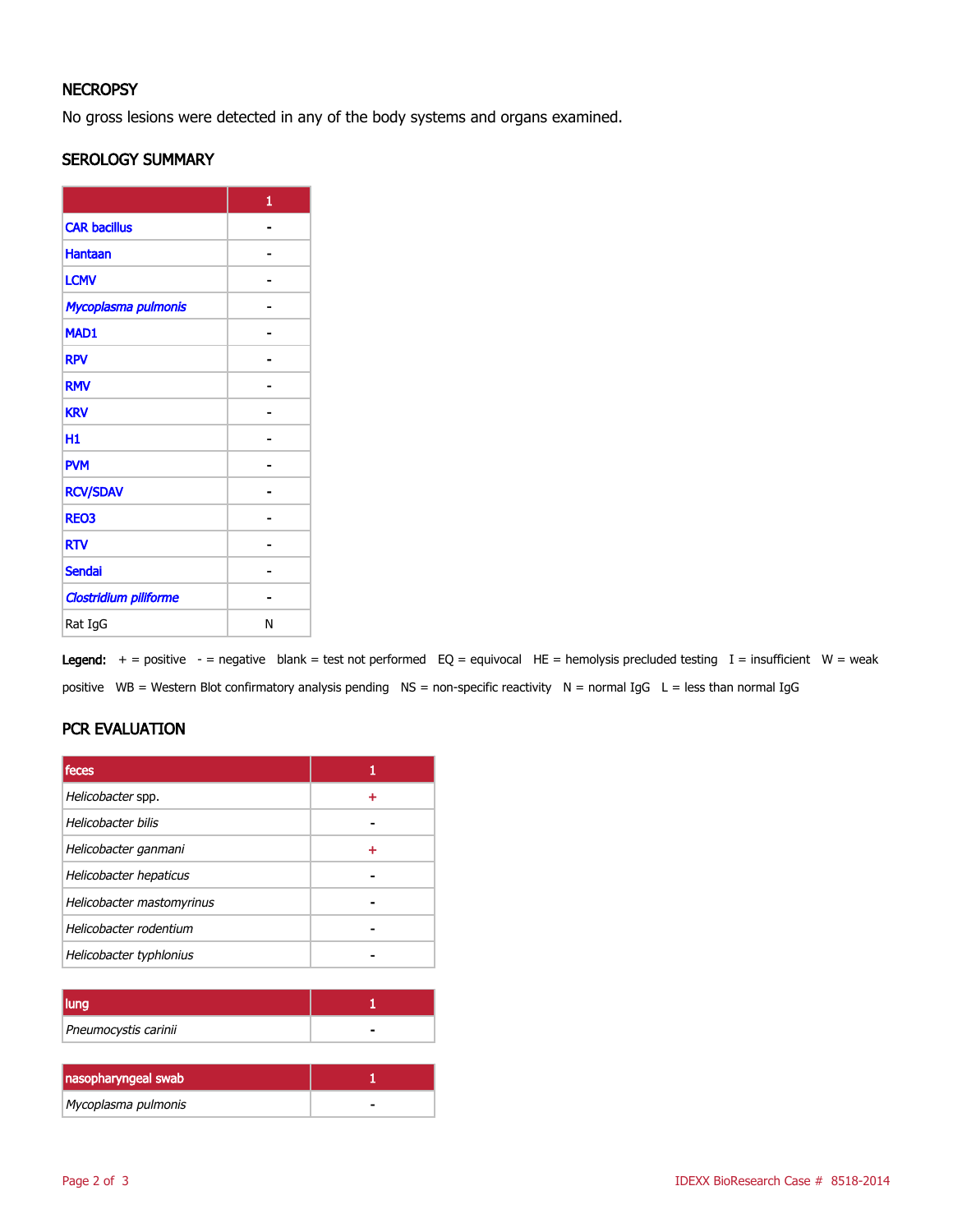| oral swab                    |  |
|------------------------------|--|
| Streptobacillus moniliformis |  |

Legend:  $+$  = positive  $-$  = negative id:id = pooled sample range id+id+id = non-range pooled sample NT or blank = no test performed wps = weak positive

Comments: All samples are first tested by the Helicobacter spp. PCR assay; a generic Helicobacter PCR assay that detects all bacteria in the Helicobacter genus. Samples testing negative on this assay are reported negative for Helicobacter spp. and all species-specific helicobacters. Samples testing positive on the Helicobacter spp. assay are subsequently retested on the Helicobacter spp. assay and tested with PCR assays specific for H. bilis, H. ganmani, H. hepaticus, H. rodentium and H. typhlonius and positive results are reported.

## **PARASITOLOGY**

| parasites |  |
|-----------|--|

#### **MICROBIOLOGY**

| <b>I</b> cecum        |  |
|-----------------------|--|
| Klebsiella oxytoca    |  |
| Klebsiella pneumoniae |  |
| Salmonella enterica   |  |

| nasopharynx               |  |
|---------------------------|--|
| Corynebacterium kutscheri |  |
| Pasteurella multocida     |  |
| Pasteurella pneumotropica |  |
| Streptococcus pneumoniae  |  |

Legend:  $+$  = agent recovered - = agent not recovered blank = test not performed  $n = no$  growth  $p =$  Proteus overgrowth, which may interfere with the identification of other bacteria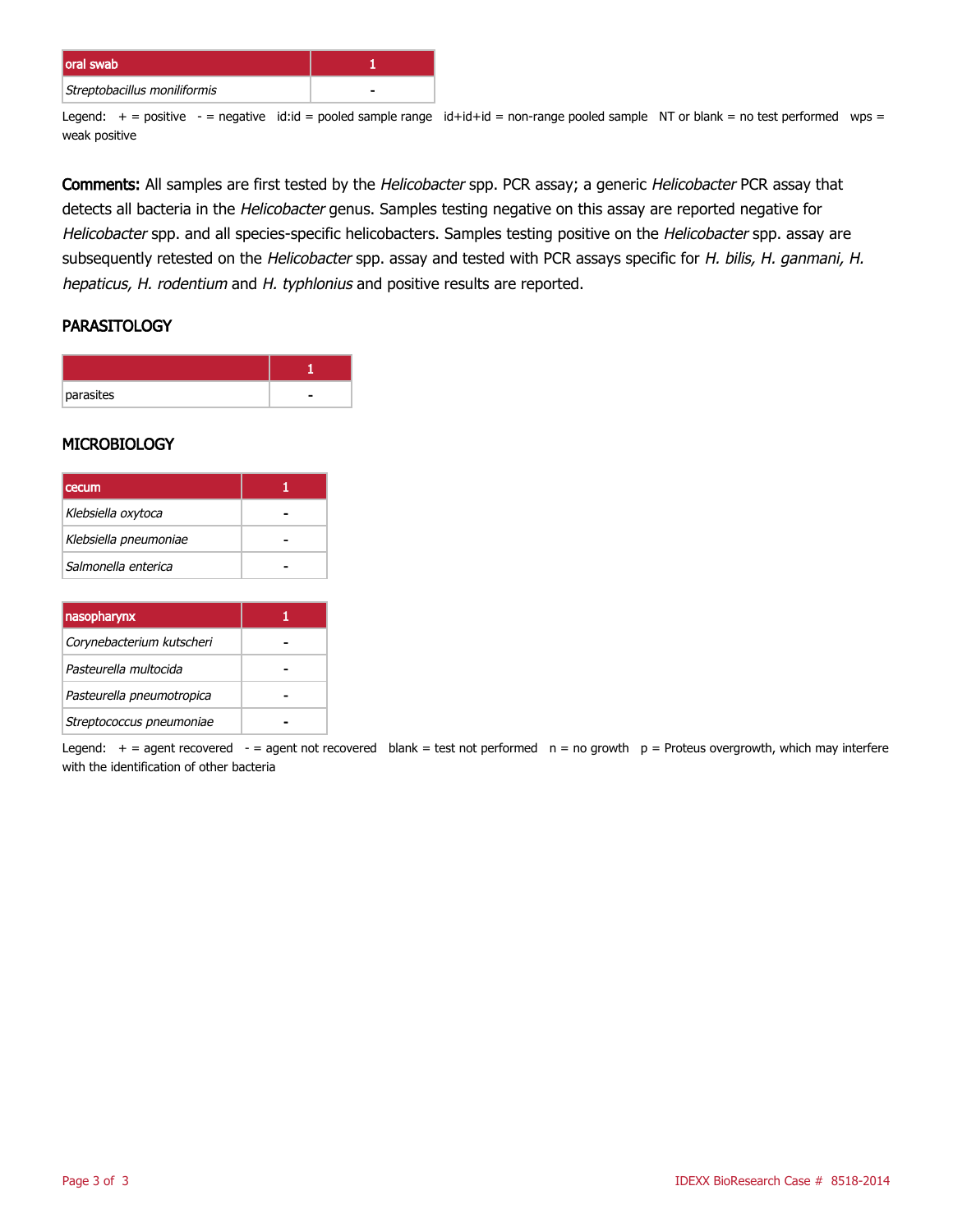

4011 Discovery Drive, Columbia, MO 65201

1-800-669-0825 1-573-499-5700

idexx-radil@idexx.com www.idexxbioresearch.com

IDEXX BioResearch Case # 8518-2014 Received: 3/3/2014

Completed: 3/13/2014

## SEROLOGY DETAILS

|                                | <b>Baseline</b> | 1              |  |  |  |
|--------------------------------|-----------------|----------------|--|--|--|
| <b>CAR bacillus</b>            |                 |                |  |  |  |
| CAR bacillus purified bacteria | MFI > 3.750     |                |  |  |  |
| <b>Hantaan</b>                 |                 |                |  |  |  |
| Hantaan purified virus         | MFI > 1.250     |                |  |  |  |
| <b>LCMV</b>                    |                 |                |  |  |  |
| LCMV purified virus            | MFI > 1.100     |                |  |  |  |
| Mycoplasma pulmonis            |                 |                |  |  |  |
| M. pulmonis purified bacteria  | MFI > 2.750     |                |  |  |  |
| <b>MAD1</b>                    |                 |                |  |  |  |
| MAD1 purified virus            | MFI > 2.550     |                |  |  |  |
| <b>RPV</b>                     |                 |                |  |  |  |
| RPV purified virus             | MFI > 1.450     |                |  |  |  |
| NS1 <sup>1</sup>               | MFI > 3.820     |                |  |  |  |
| <b>RMV</b>                     |                 |                |  |  |  |
| RMV VP2 recombinant            | MFI > 1.000     |                |  |  |  |
| NS1 <sup>1</sup>               | MFI > 3.820     |                |  |  |  |
| <b>KRV</b>                     |                 |                |  |  |  |
| KRV purified virus             | MFI > 2.250     | $\blacksquare$ |  |  |  |
| NS1 <sup>1</sup>               | MFI > 3.820     |                |  |  |  |
| H1                             |                 |                |  |  |  |
| H1 purified virus              | MFI > 1.200     |                |  |  |  |
| $NS1^1$                        | MFI > 3.820     |                |  |  |  |
| <b>PVM</b>                     |                 |                |  |  |  |
| PVM purified virus             | MFI > 1.500     |                |  |  |  |
| <b>RCV/SDAV</b>                |                 |                |  |  |  |
| RCV/SDAV purified virus        | MFI > 3.750     |                |  |  |  |
| RCV/SDAV NC recombinant        | MFI > 4.950     |                |  |  |  |
| REO3                           |                 |                |  |  |  |
| REO3 purified virus            | MFI > 4.900     |                |  |  |  |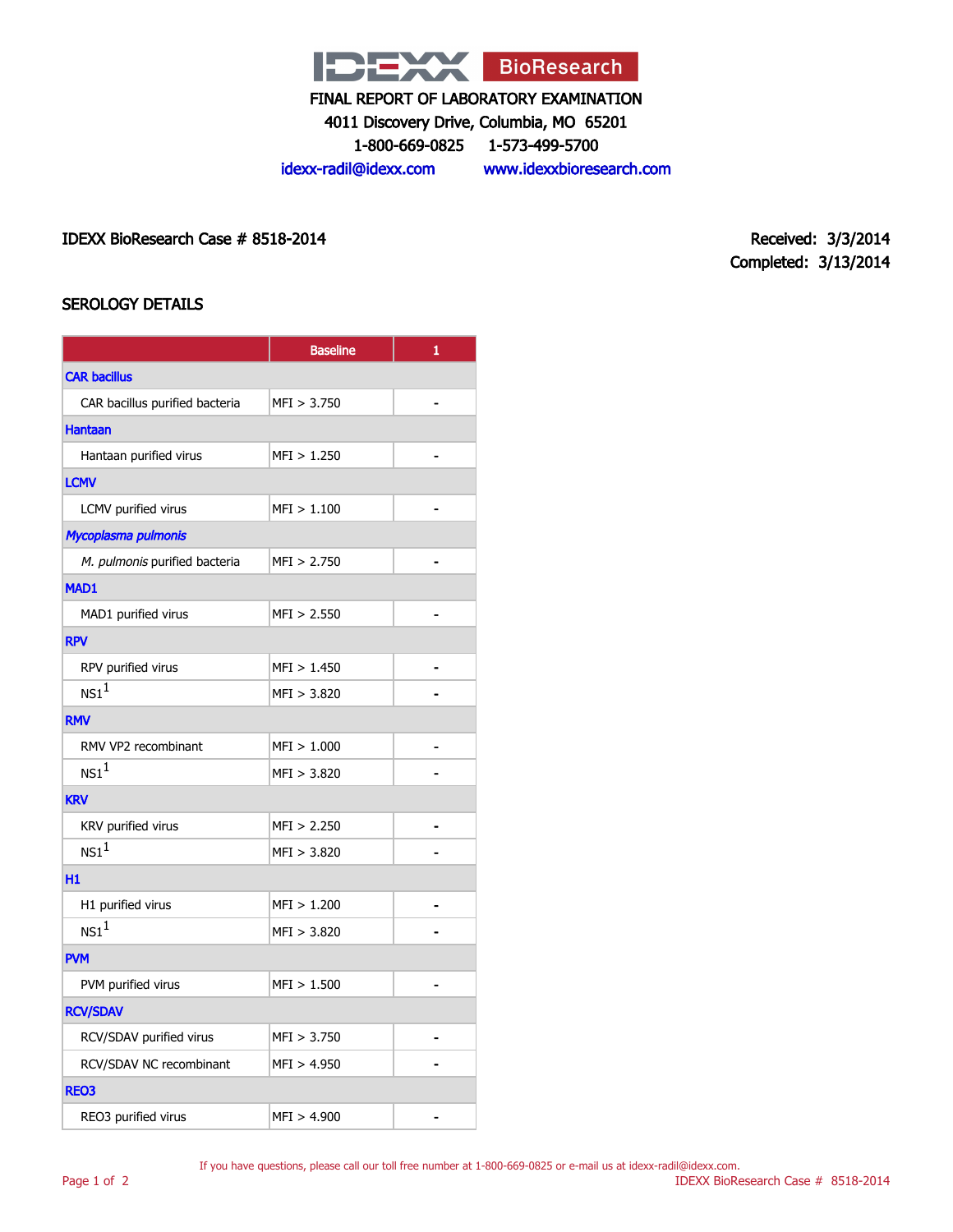|                                            | <b>Baseline</b> |  |  |  |
|--------------------------------------------|-----------------|--|--|--|
| <b>RTV</b>                                 |                 |  |  |  |
| RTV purified virus                         | MFI > 1.100     |  |  |  |
| TMEV purified virus                        | MFI > 1.500     |  |  |  |
| <b>Sendai</b>                              |                 |  |  |  |
| Sendai purified virus                      | MFI > 3.000     |  |  |  |
| <b>Clostridium piliforme</b>               |                 |  |  |  |
| Clostridium piliforme purified<br>bacteria | MFI > 4.950     |  |  |  |

 $\mathsf{NS1^1}\text{:}$  NS1 protein is highly conserved among rodent parvoviruses and thus serves as a generic assay for parvovirus seroconversion.

Legend:  $+$  = positive - = negative blank = test not performed EQ = equivocal HE = hemolysis precluded testing I = insufficient W = weak positive WB = Western Blot confirmatory analysis pending  $NS =$  non-specific reactivity  $N =$  normal IgG  $L =$  less than normal IgG Positive MFI results are reported as "+" followed by a number from 1 to 33 in thousands rounded off to the nearest thousand.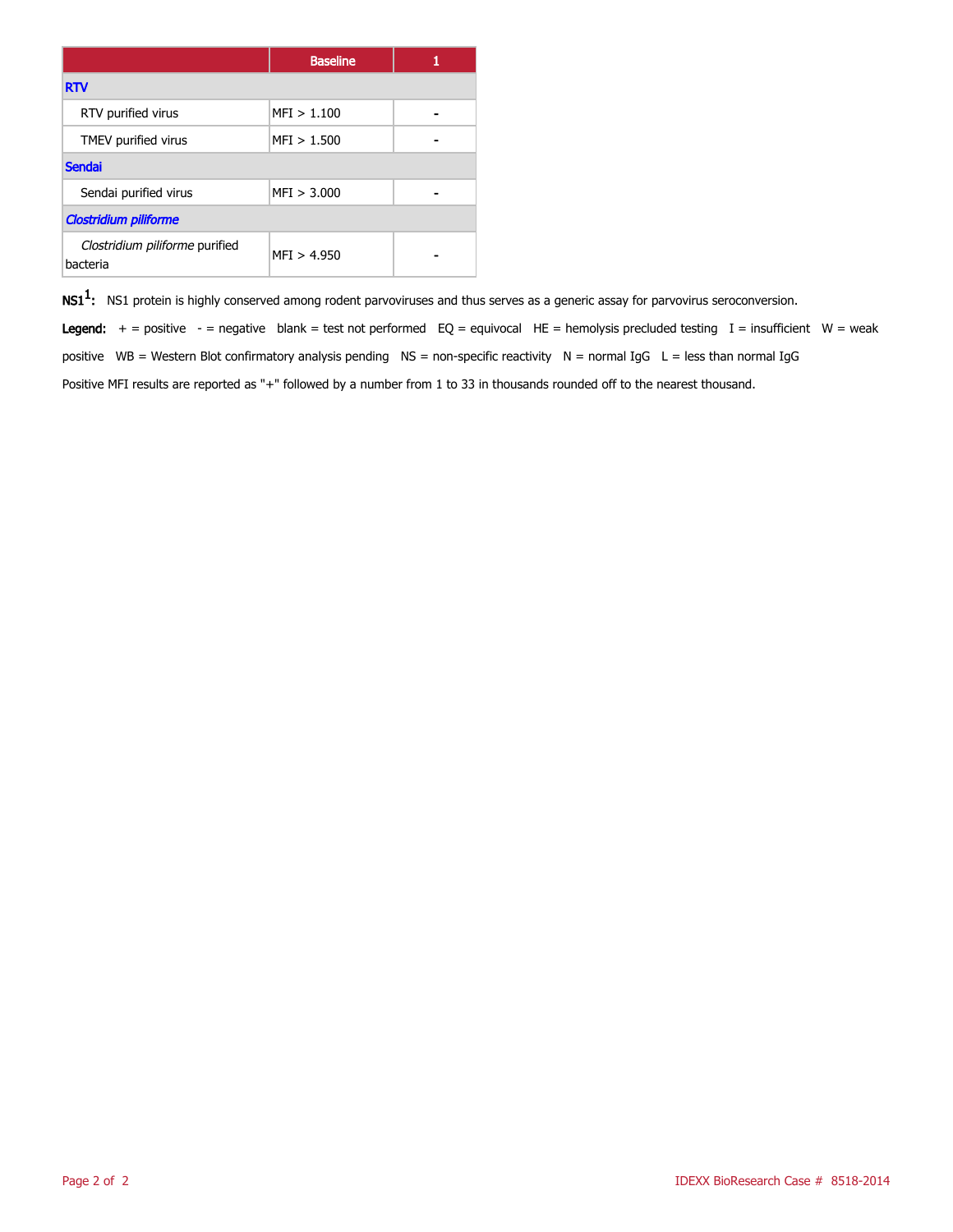

4011 Discovery Drive, Columbia, MO 65201

1-800-669-0825 1-573-499-5700

idexx-radil@idexx.com www.idexxbioresearch.com

## IDEXX BioResearch Case # 8519-2014 Received: 3/3/2014

# Completed: 3/11/2014

IDEXX BioResearch Case # 8519-2014

**Sentinels** University of Missouri-RCA Columbia, MO 65201

## Specimen Description

Submitted By

Species: rat

Description: Live Rat Number of Specimens/Animals: 6

## Building/Facility: W112

Phone: 573-884-7970 Email: franklinc@missouri.edu; bethunec@missouri.edu; goerndta@missouri.edu; watermanjd@missouri.edu

| Dununiyi uchiyi willi |              |        |               |            |       |      |
|-----------------------|--------------|--------|---------------|------------|-------|------|
| <b>Client ID</b>      | Investigator | Room # | <b>Strain</b> | <b>Sex</b> | Age   | Rack |
|                       | Bryda        | W112   | <b>CD</b>     |            | Adult |      |
| 2                     | Bryda        | W112   | CD            | F          | Adult |      |
| 3                     | Bryda        | W112   | <b>CD</b>     | F          | Adult | 3    |
| 4                     | Bryda        | W112   | <b>CD</b>     | E          | Adult | 4    |
| 5                     | Bryda        | W112   | <b>CD</b>     | E          | Adult | 5    |
| 6                     | Bryda        | W112   | CD            | F          | Adult | 6    |

# Services/Tests Performed: Rederivation Necropsy Profile - rat

Serologic evaluation for antibodies to: Clostridium piliforme, Mycoplasma pulmonis, CAR bacillus, H1, Hantaan, KRV, LCMV, MAD1, PVM, RCV/SDAV, REO3, RMV, RPV, RTV, Sendai

PCR evaluation for: Helicobacter bilis, Helicobacter ganmani, Helicobacter hepaticus, Helicobacter mastomyrinus, Helicobacter rodentium, Helicobacter spp., Helicobacter typhlonius, Mycoplasma pulmonis, Pneumocystis carinii, Streptobacillus moniliformis

Parasitologic evaluation for: fur mites, mesostigmatid mites, lice, Spironucleus muris, Giardia muris, large intestinal flagellates and amoeba, pinworms and tapeworms

Microbiologic evaluation for: Corynebacterium kutscheri, Klebsiella oxytoca, Klebsiella pneumoniae, Pasteurella multocida, Pasteurella pneumotropica, Salmonella enterica, Streptococcus pneumoniae

General Comments: CB: Sentinels placed on 12/9/2013.

Summary: All test results were negative.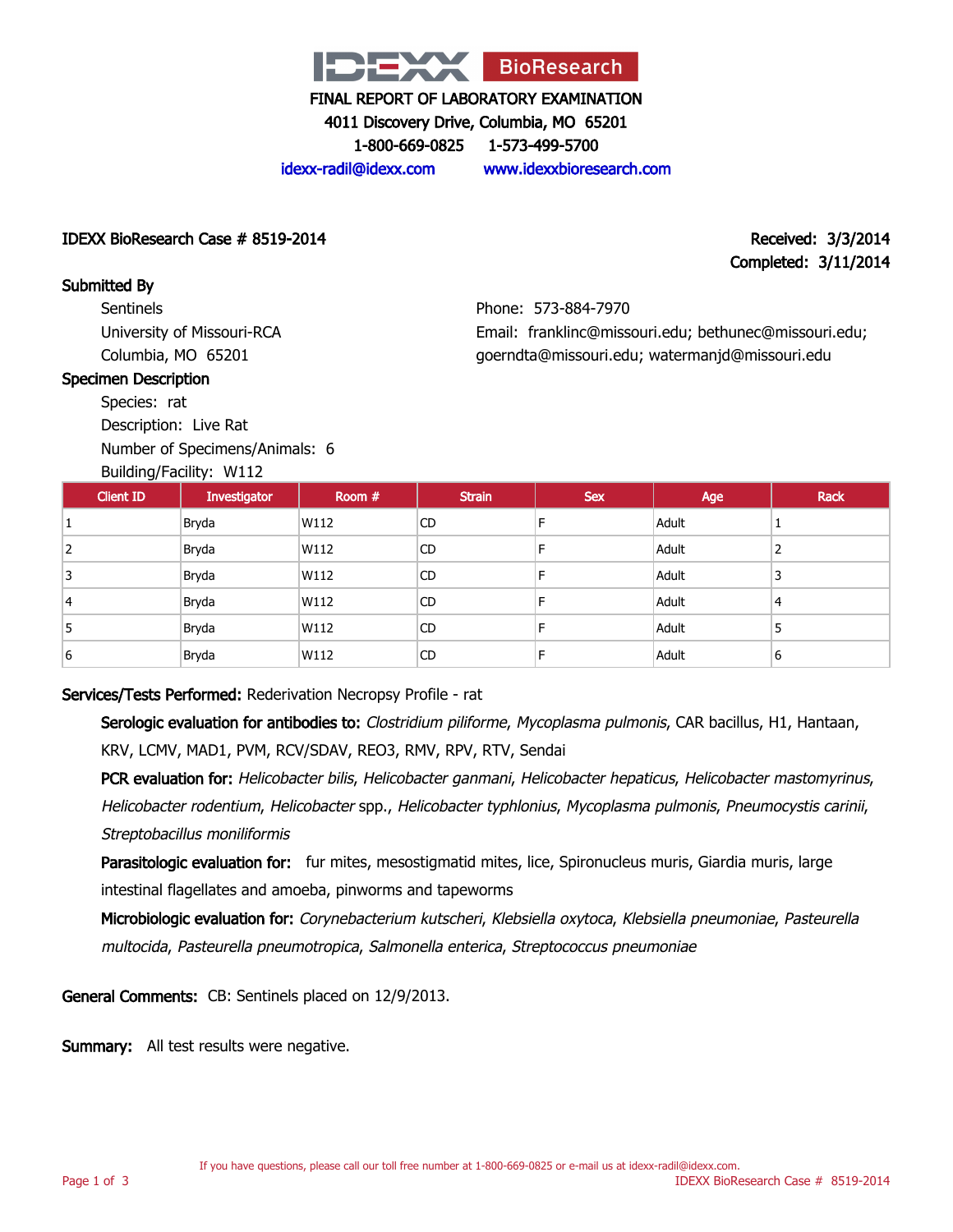# **NECROPSY**

No gross lesions were detected in any of the body systems and organs examined.

## SEROLOGY SUMMARY

|                              | $\mathbf 1$    | $\overline{2}$           | $\overline{3}$ | $\overline{\mathbf{4}}$ | $\overline{5}$           | $6\phantom{a}$ |
|------------------------------|----------------|--------------------------|----------------|-------------------------|--------------------------|----------------|
| <b>CAR bacillus</b>          | $\blacksquare$ | $\blacksquare$           | $\blacksquare$ | ۰                       | $\blacksquare$           |                |
| <b>Hantaan</b>               | ۰              | $\overline{\phantom{a}}$ | -              | $\blacksquare$          | $\blacksquare$           |                |
| <b>LCMV</b>                  | $\blacksquare$ | $\blacksquare$           |                | ۰                       | $\blacksquare$           |                |
| Mycoplasma pulmonis          | ۰              | ۰                        | $\blacksquare$ | $\blacksquare$          | ٠                        |                |
| MAD1                         |                | $\overline{a}$           |                |                         | $\blacksquare$           |                |
| <b>RPV</b>                   | $\blacksquare$ | $\blacksquare$           |                | ٠                       | $\blacksquare$           |                |
| <b>RMV</b>                   | $\blacksquare$ | $\blacksquare$           |                | $\blacksquare$          | $\blacksquare$           |                |
| <b>KRV</b>                   |                | $\overline{a}$           |                |                         | ٠                        |                |
| H <sub>1</sub>               | Ξ.             | $\blacksquare$           |                | $\blacksquare$          | $\blacksquare$           |                |
| <b>PVM</b>                   |                |                          |                |                         | $\blacksquare$           |                |
| <b>RCV/SDAV</b>              | ۰              | $\overline{\phantom{a}}$ |                | ٠                       | $\overline{\phantom{a}}$ |                |
| REO3                         | $\blacksquare$ | $\blacksquare$           |                | $\blacksquare$          | $\blacksquare$           |                |
| <b>RTV</b>                   | $\blacksquare$ |                          |                |                         | $\blacksquare$           |                |
| <b>Sendai</b>                | ۰              | $\qquad \qquad$          |                | $\blacksquare$          | $\overline{\phantom{a}}$ |                |
| <b>Clostridium piliforme</b> | $\blacksquare$ | $\blacksquare$           |                | ۰                       | -                        |                |
| Rat IgG                      | ${\sf N}$      | ${\sf N}$                | N              | N                       | ${\sf N}$                | ${\sf N}$      |

Legend:  $+$  = positive - = negative blank = test not performed EQ = equivocal HE = hemolysis precluded testing I = insufficient W = weak positive WB = Western Blot confirmatory analysis pending NS = non-specific reactivity N = normal IgG L = less than normal IgG

# PCR EVALUATION

| feces                     |  |  |  |
|---------------------------|--|--|--|
| Helicobacter spp.         |  |  |  |
| Helicobacter bilis        |  |  |  |
| Helicobacter ganmani      |  |  |  |
| Helicobacter hepaticus    |  |  |  |
| Helicobacter mastomyrinus |  |  |  |
| Helicobacter rodentium    |  |  |  |
| Helicobacter typhlonius   |  |  |  |

| l lunc               |  |  |  |
|----------------------|--|--|--|
| Pneumocystis carinii |  |  |  |

| nasopharyngeal swab |  |  |  |
|---------------------|--|--|--|
| Mycoplasma pulmonis |  |  |  |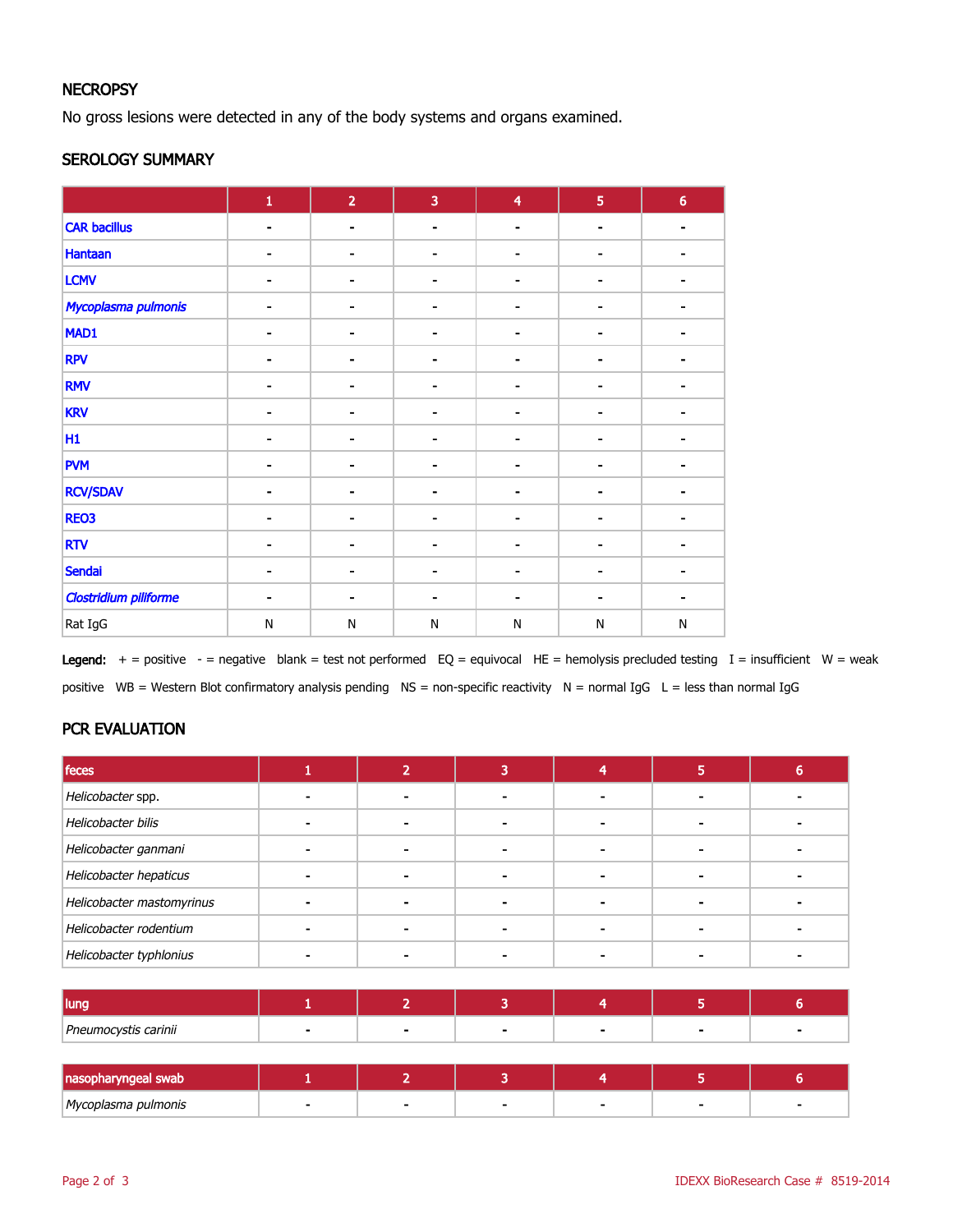| loral'<br>swav               |  |  |  |
|------------------------------|--|--|--|
| Streptobacillus moniliformis |  |  |  |

Legend:  $+$  = positive  $-$  = negative id:id = pooled sample range id+id+id = non-range pooled sample NT or blank = no test performed wps = weak positive

Comments: All samples are first tested by the Helicobacter spp. PCR assay; a generic Helicobacter PCR assay that detects all bacteria in the Helicobacter genus. Samples testing negative on this assay are reported negative for Helicobacter spp. and all species-specific helicobacters. Samples testing positive on the Helicobacter spp. assay are subsequently retested on the Helicobacter spp. assay and tested with PCR assays specific for H. bilis, H. ganmani, H. hepaticus, H. rodentium and H. typhlonius and positive results are reported.

## **PARASITOLOGY**

| parasites |  | - |  |
|-----------|--|---|--|

## **MICROBIOLOGY**

| <b>cecum</b>          |  |  |  |
|-----------------------|--|--|--|
| Klebsiella oxytoca    |  |  |  |
| Klebsiella pneumoniae |  |  |  |
| Salmonella enterica   |  |  |  |

| nasopharynx               |  |  |  |
|---------------------------|--|--|--|
| Corynebacterium kutscheri |  |  |  |
| Pasteurella multocida     |  |  |  |
| Pasteurella pneumotropica |  |  |  |
| Streptococcus pneumoniae  |  |  |  |

Legend:  $+$  = agent recovered - = agent not recovered blank = test not performed  $n = no$  growth  $p =$  Proteus overgrowth, which may interfere with the identification of other bacteria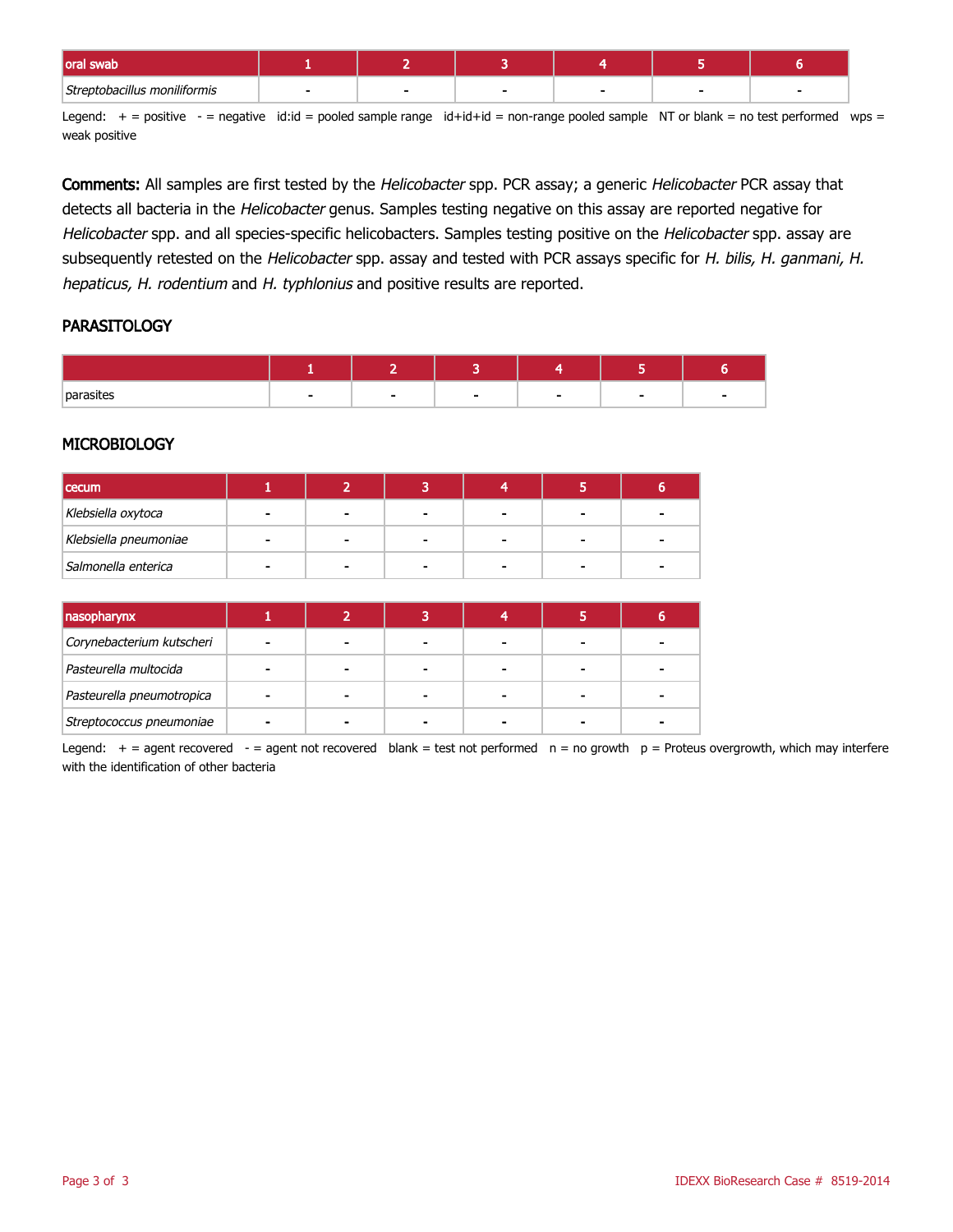

4011 Discovery Drive, Columbia, MO 65201

1-800-669-0825 1-573-499-5700

idexx-radil@idexx.com www.idexxbioresearch.com

IDEXX BioResearch Case # 8519-2014 Received: 3/3/2014

Completed: 3/11/2014

# SEROLOGY DETAILS

|                                | <b>Baseline</b> | $\mathbf 1$                  | $\overline{2}$               | 3              | 4                            | 5                        | $6\phantom{a}$ |
|--------------------------------|-----------------|------------------------------|------------------------------|----------------|------------------------------|--------------------------|----------------|
| <b>CAR bacillus</b>            |                 |                              |                              |                |                              |                          |                |
| CAR bacillus purified bacteria | MFI > 3.750     | $\blacksquare$               | $\overline{\phantom{0}}$     | $\blacksquare$ | $\qquad \qquad \blacksquare$ | $\overline{\phantom{a}}$ |                |
| <b>Hantaan</b>                 |                 |                              |                              |                |                              |                          |                |
| Hantaan purified virus         | MFI > 1.250     | $\blacksquare$               | $\blacksquare$               | $\blacksquare$ | $\blacksquare$               | $\blacksquare$           |                |
| <b>LCMV</b>                    |                 |                              |                              |                |                              |                          |                |
| LCMV purified virus            | MFI > 1.100     | $\qquad \qquad \blacksquare$ | $\blacksquare$               | $\blacksquare$ | $\blacksquare$               | $\overline{\phantom{a}}$ |                |
| Mycoplasma pulmonis            |                 |                              |                              |                |                              |                          |                |
| M. pulmonis purified bacteria  | MFI > 2.750     | $\qquad \qquad \blacksquare$ | $\overline{\phantom{0}}$     | $\blacksquare$ | $\qquad \qquad \blacksquare$ | $\blacksquare$           |                |
| MAD1                           |                 |                              |                              |                |                              |                          |                |
| MAD1 purified virus            | MFI > 2.550     | $\blacksquare$               | $\blacksquare$               | $\blacksquare$ | ۰                            | $\blacksquare$           |                |
| <b>RPV</b>                     |                 |                              |                              |                |                              |                          |                |
| RPV purified virus             | MFI > 1.450     | $\blacksquare$               | $\blacksquare$               | $\blacksquare$ | $\blacksquare$               | $\blacksquare$           |                |
| NS1 <sup>1</sup>               | MFI > 3.820     | $\blacksquare$               | $\blacksquare$               | $\blacksquare$ | ÷                            | $\blacksquare$           |                |
| <b>RMV</b>                     |                 |                              |                              |                |                              |                          |                |
| RMV VP2 recombinant            | MFI > 1.000     | $\blacksquare$               | $\blacksquare$               | $\blacksquare$ | $\blacksquare$               | $\blacksquare$           | -              |
| $NS1^1$                        | MFI > 3.820     |                              |                              |                |                              |                          |                |
| <b>KRV</b>                     |                 |                              |                              |                |                              |                          |                |
| KRV purified virus             | MFI > 2.250     | $\blacksquare$               | $\blacksquare$               | $\blacksquare$ | $\blacksquare$               | $\blacksquare$           |                |
| $\text{NS1}^1$                 | MFI > 3.820     | $\blacksquare$               | ä,                           | $\blacksquare$ | ÷                            | $\blacksquare$           |                |
| H1                             |                 |                              |                              |                |                              |                          |                |
| H1 purified virus              | MFI > 1.200     | $\blacksquare$               | $\blacksquare$               | $\blacksquare$ | $\blacksquare$               | $\blacksquare$           |                |
| $\text{NS1}^1$                 | MFI > 3.820     | $\blacksquare$               | $\blacksquare$               | $\blacksquare$ | $\blacksquare$               | $\blacksquare$           |                |
| <b>PVM</b>                     |                 |                              |                              |                |                              |                          |                |
| PVM purified virus             | MFI > 1.500     | $\blacksquare$               | $\blacksquare$               | $\blacksquare$ | $\blacksquare$               | $\blacksquare$           |                |
| <b>RCV/SDAV</b>                |                 |                              |                              |                |                              |                          |                |
| RCV/SDAV purified virus        | MFI > 3.750     | $\overline{\phantom{a}}$     | $\qquad \qquad \blacksquare$ | $\blacksquare$ | $\blacksquare$               | $\overline{\phantom{a}}$ |                |
| RCV/SDAV NC recombinant        | MFI > 4.950     |                              | $\blacksquare$               | $\blacksquare$ | $\blacksquare$               | $\blacksquare$           |                |
| REO3                           |                 |                              |                              |                |                              |                          |                |
| REO3 purified virus            | MFI > 4.900     |                              |                              |                |                              |                          |                |

If you have questions, please call our toll free number at 1-800-669-0825 or e-mail us at idexx-radil@idexx.com.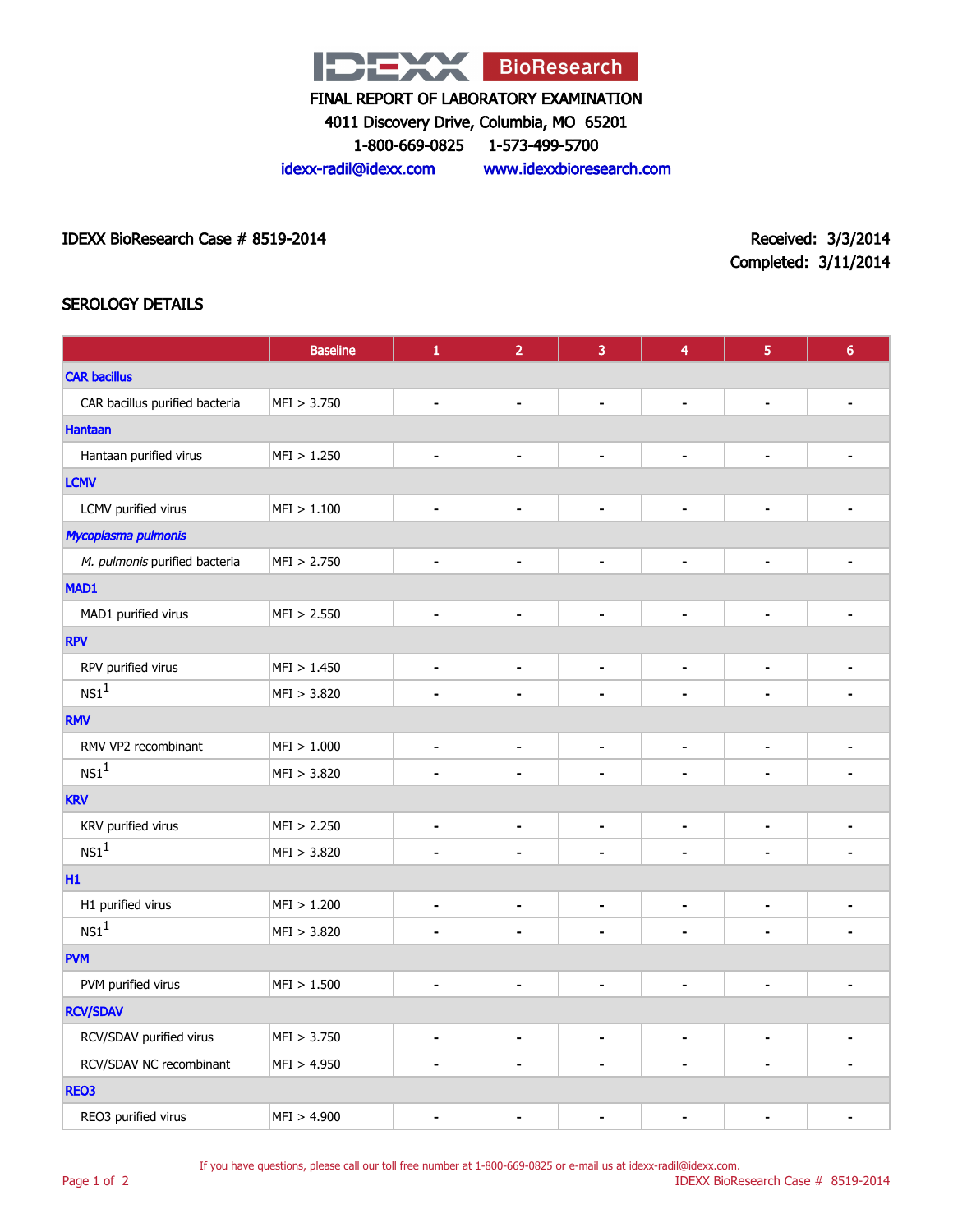|                                            | <b>Baseline</b> |                          | $\overline{2}$ | 3              | 4 | 5                        | b |
|--------------------------------------------|-----------------|--------------------------|----------------|----------------|---|--------------------------|---|
| <b>RTV</b>                                 |                 |                          |                |                |   |                          |   |
| RTV purified virus                         | MFI > 1.100     |                          | $\,$           | $\,$ $\,$      |   | ۰                        |   |
| TMEV purified virus                        | MFI > 1.500     |                          | $\blacksquare$ | $\blacksquare$ |   | $\overline{\phantom{0}}$ |   |
| <b>Sendai</b>                              |                 |                          |                |                |   |                          |   |
| Sendai purified virus                      | MFI > 3.000     | $\overline{\phantom{a}}$ | $\blacksquare$ | $\,$ $\,$      |   | ۰                        |   |
| <b>Clostridium piliforme</b>               |                 |                          |                |                |   |                          |   |
| Clostridium piliforme purified<br>bacteria | MFI > 4.950     |                          | $\sim$         |                |   |                          |   |

 $\mathsf{NS1^1}\text{:}$  NS1 protein is highly conserved among rodent parvoviruses and thus serves as a generic assay for parvovirus seroconversion.

Legend:  $+$  = positive  $-$  = negative blank = test not performed EQ = equivocal HE = hemolysis precluded testing I = insufficient W = weak

positive WB = Western Blot confirmatory analysis pending NS = non-specific reactivity N = normal IgG L = less than normal IgG

Positive MFI results are reported as "+" followed by a number from 1 to 33 in thousands rounded off to the nearest thousand.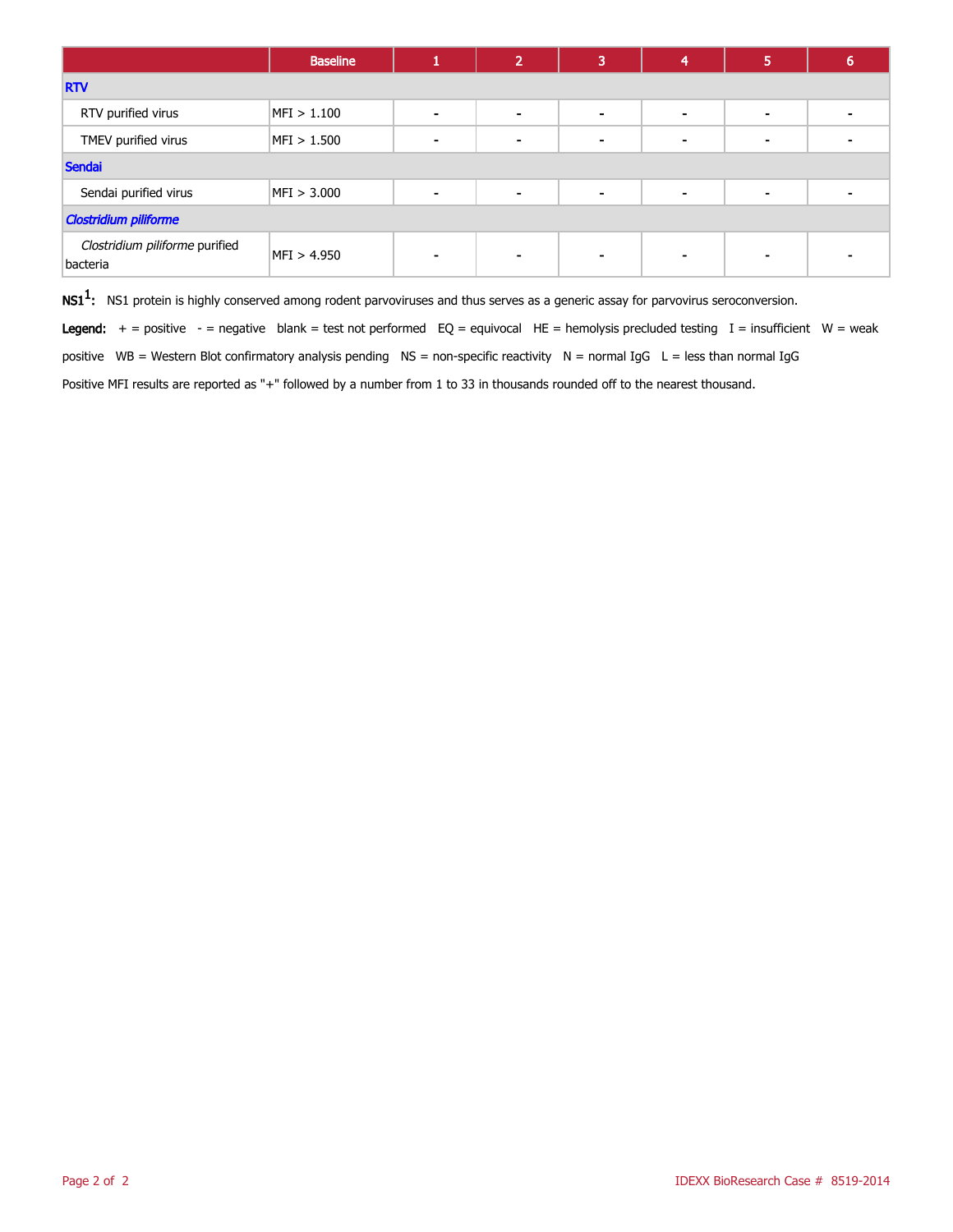

4011 Discovery Drive, Columbia, MO 65201

1-800-669-0825 1-573-499-5700

idexx-radil@idexx.com www.idexxbioresearch.com

## IDEXX BioResearch Case # 8520-2014 Received: 3/3/2014

# Completed: 3/11/2014

Submitted By **Sentinels** University of Missouri-RCA Columbia, MO 65201

# Phone: 573-884-7970 Email: franklinc@missouri.edu; bethunec@missouri.edu; goerndta@missouri.edu; watermanjd@missouri.edu

## Specimen Description

Species: rat Description: Live Rats

Number of Specimens/Animals: 2

## Building/Facility: W114

| Client ID <sup>1</sup> | Investigator | Room # | <b>Strain</b> | <b>Sex</b> | Age   | <b>Rack</b> |
|------------------------|--------------|--------|---------------|------------|-------|-------------|
|                        | Bryda        | W114   | <b>CD</b>     |            | Adult |             |
| <u>_</u>               | Bryda        | W114   | <b>CD</b>     |            | Adult | -           |

Services/Tests Performed: Rederivation Necropsy Profile - rat

Serologic evaluation for antibodies to: Clostridium piliforme, Mycoplasma pulmonis, CAR bacillus, H1, Hantaan, KRV, LCMV, MAD1, PVM, RCV/SDAV, REO3, RMV, RPV, RTV, Sendai

PCR evaluation for: Helicobacter bilis, Helicobacter ganmani, Helicobacter hepaticus, Helicobacter mastomyrinus, Helicobacter rodentium, Helicobacter spp., Helicobacter typhlonius, Mycoplasma pulmonis, Pneumocystis carinii, Streptobacillus moniliformis

Parasitologic evaluation for: fur mites, mesostigmatid mites, lice, Spironucleus muris, Giardia muris, large intestinal flagellates and amoeba, pinworms and tapeworms

Microbiologic evaluation for: Corynebacterium kutscheri, Klebsiella oxytoca, Klebsiella pneumoniae, Pasteurella multocida, Pasteurella pneumotropica, Salmonella enterica, Streptococcus pneumoniae

General Comments: CB: Sentinels placed on 12/9/2013.

Summary: All test results were negative.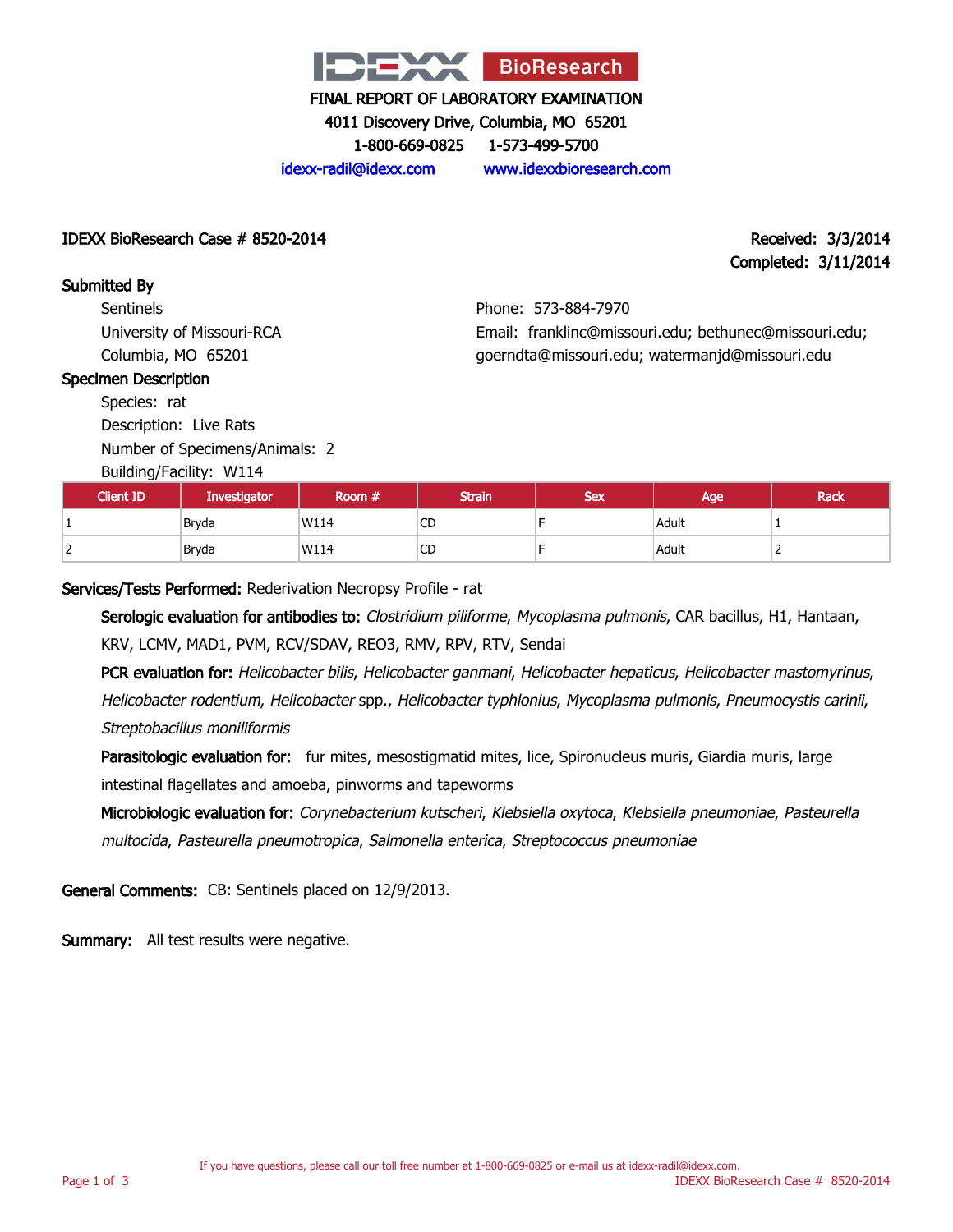# **NECROPSY**

No gross lesions were detected in any of the body systems and organs examined.

## SEROLOGY SUMMARY

|                              | $\mathbf{1}$ | $\overline{2}$ |
|------------------------------|--------------|----------------|
| <b>CAR bacillus</b>          |              |                |
| <b>Hantaan</b>               |              |                |
| <b>LCMV</b>                  |              |                |
| Mycoplasma pulmonis          |              |                |
| MAD1                         |              |                |
| <b>RPV</b>                   |              |                |
| <b>RMV</b>                   |              |                |
| <b>KRV</b>                   |              |                |
| H1                           |              |                |
| <b>PVM</b>                   |              |                |
| <b>RCV/SDAV</b>              |              |                |
| <b>REO3</b>                  |              |                |
| <b>RTV</b>                   |              |                |
| <b>Sendai</b>                |              |                |
| <b>Clostridium piliforme</b> |              |                |
| Rat IgG                      | Ν            | N              |

Legend:  $+$  = positive  $-$  = negative blank = test not performed EQ = equivocal HE = hemolysis precluded testing I = insufficient W = weak positive WB = Western Blot confirmatory analysis pending NS = non-specific reactivity N = normal IgG L = less than normal IgG

# PCR EVALUATION

| <b>feces</b>              |  |
|---------------------------|--|
| Helicobacter spp.         |  |
| Helicobacter bilis        |  |
| Helicobacter ganmani      |  |
| Helicobacter hepaticus    |  |
| Helicobacter mastomyrinus |  |
| Helicobacter rodentium    |  |
| Helicobacter typhlonius   |  |

| Pneumocystis carinii | - |
|----------------------|---|

| nasopharyngeal swab |   |
|---------------------|---|
| Mycoplasma pulmonis | - |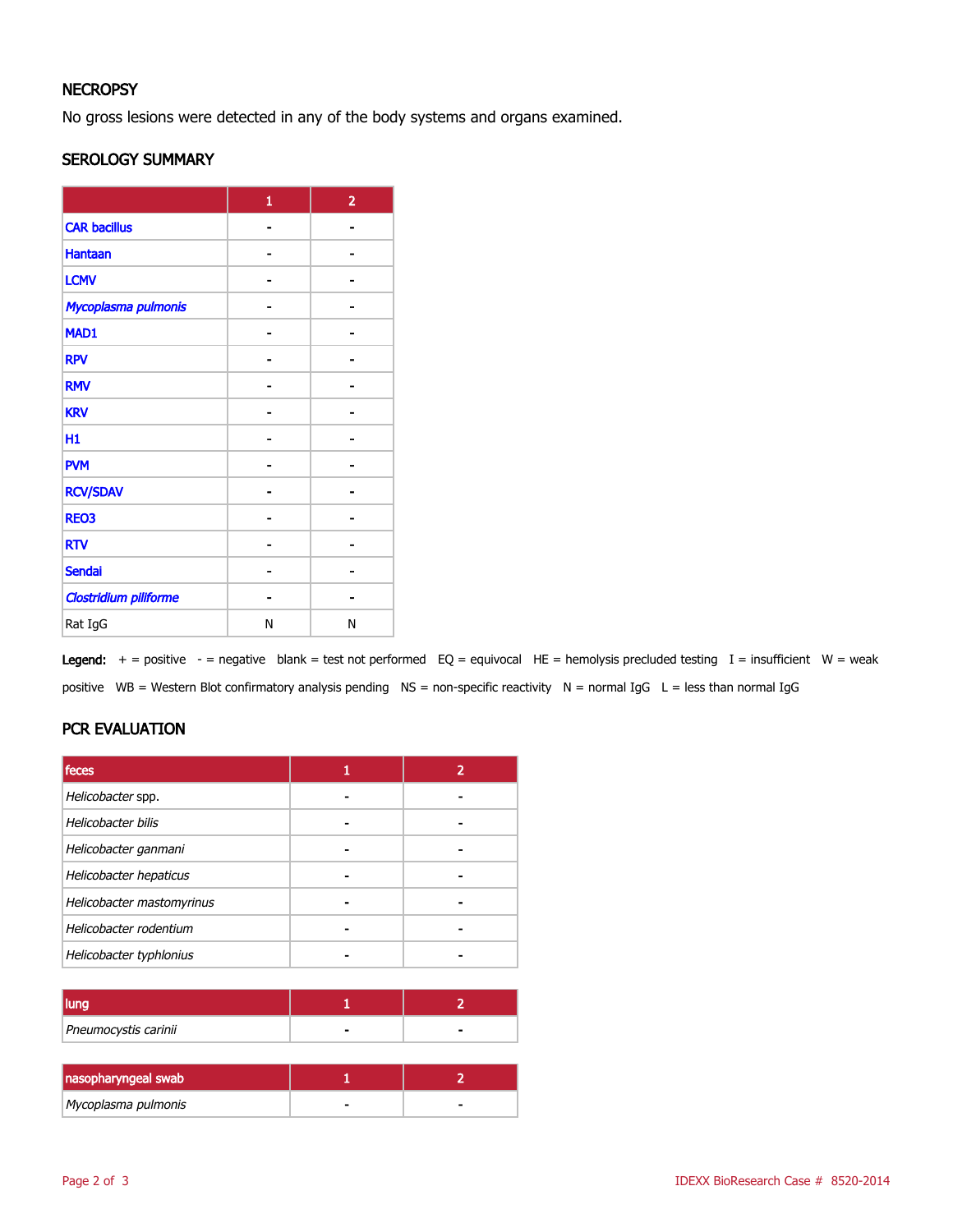| loral swab                   |  |
|------------------------------|--|
| Streptobacillus moniliformis |  |

Legend:  $+$  = positive  $-$  = negative id:id = pooled sample range id+id+id = non-range pooled sample NT or blank = no test performed wps = weak positive

Comments: All samples are first tested by the Helicobacter spp. PCR assay; a generic Helicobacter PCR assay that detects all bacteria in the Helicobacter genus. Samples testing negative on this assay are reported negative for Helicobacter spp. and all species-specific helicobacters. Samples testing positive on the Helicobacter spp. assay are subsequently retested on the Helicobacter spp. assay and tested with PCR assays specific for H. bilis, H. ganmani, H. hepaticus, H. rodentium and H. typhlonius and positive results are reported.

## **PARASITOLOGY**

| parasites |  |
|-----------|--|

#### **MICROBIOLOGY**

| <b>cecum</b>          |  |
|-----------------------|--|
| Klebsiella oxytoca    |  |
| Klebsiella pneumoniae |  |
| Salmonella enterica   |  |

| nasopharynx               |  |
|---------------------------|--|
| Corynebacterium kutscheri |  |
| Pasteurella multocida     |  |
| Pasteurella pneumotropica |  |
| Streptococcus pneumoniae  |  |

Legend:  $+$  = agent recovered - = agent not recovered blank = test not performed  $n = no$  growth  $p =$  Proteus overgrowth, which may interfere with the identification of other bacteria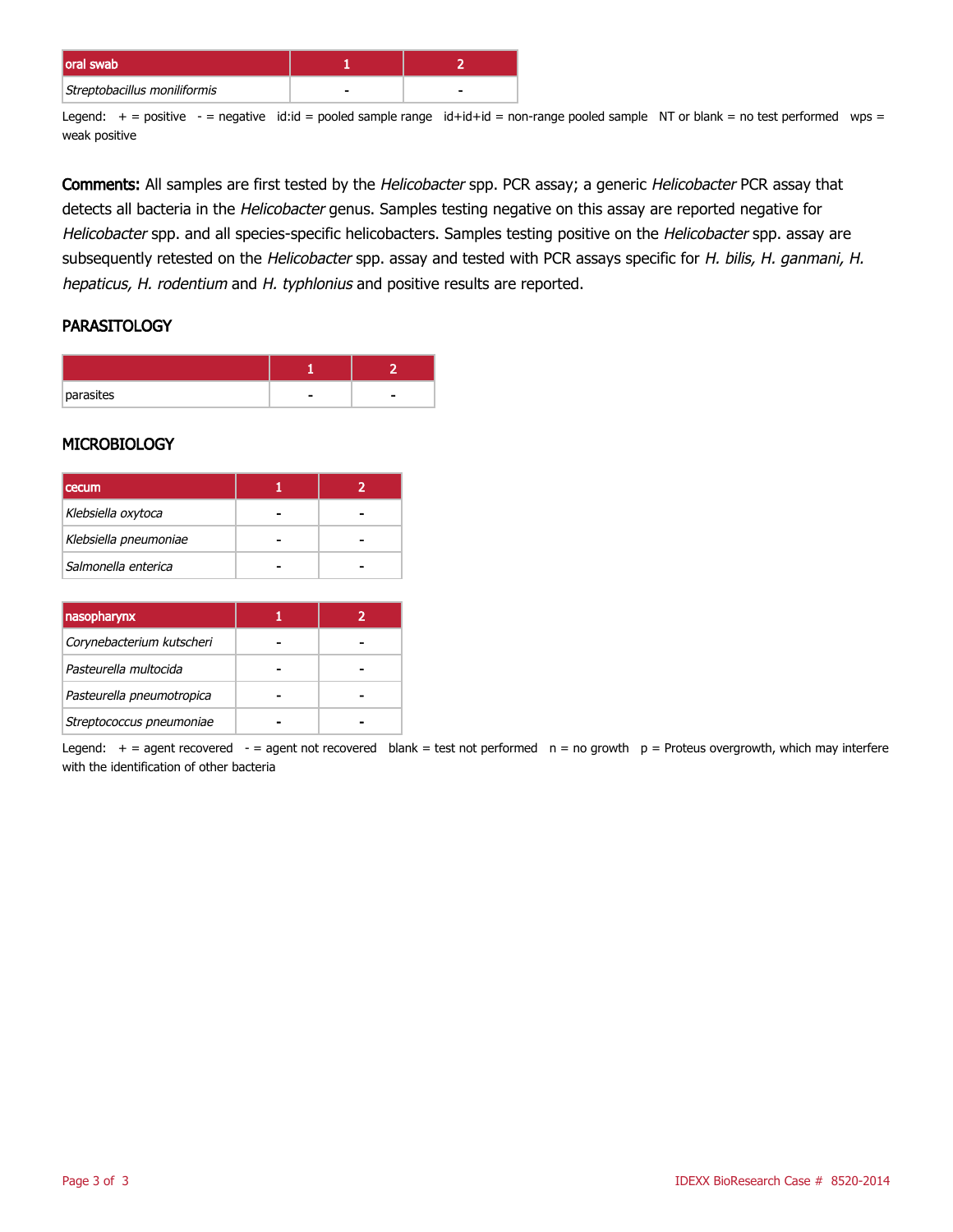

4011 Discovery Drive, Columbia, MO 65201

1-800-669-0825 1-573-499-5700

idexx-radil@idexx.com www.idexxbioresearch.com

IDEXX BioResearch Case # 8520-2014 Received: 3/3/2014

Completed: 3/11/2014

## SEROLOGY DETAILS

|                                | <b>Baseline</b> | $\mathbf{1}$   | $\overline{2}$ |  |
|--------------------------------|-----------------|----------------|----------------|--|
| <b>CAR bacillus</b>            |                 |                |                |  |
| CAR bacillus purified bacteria | MFI > 3.750     |                |                |  |
| <b>Hantaan</b>                 |                 |                |                |  |
| Hantaan purified virus         | MFI > 1.250     |                |                |  |
| <b>LCMV</b>                    |                 |                |                |  |
| LCMV purified virus            | MFI > 1.100     |                |                |  |
| Mycoplasma pulmonis            |                 |                |                |  |
| M. pulmonis purified bacteria  | MFI > 2.750     |                |                |  |
| MAD1                           |                 |                |                |  |
| MAD1 purified virus            | MFI > 2.550     |                |                |  |
| <b>RPV</b>                     |                 |                |                |  |
| RPV purified virus             | MFI > 1.450     |                |                |  |
| NS1 <sup>1</sup>               | MFI > 3.820     |                |                |  |
| <b>RMV</b>                     |                 |                |                |  |
| RMV VP2 recombinant            | MFI > 1.000     |                |                |  |
| $NS1^1$                        | MFI > 3.820     |                |                |  |
| <b>KRV</b>                     |                 |                |                |  |
| KRV purified virus             | MFI > 2.250     | $\blacksquare$ | $\blacksquare$ |  |
| NS1 <sup>1</sup>               | MFI > 3.820     |                |                |  |
| H1                             |                 |                |                |  |
| H1 purified virus              | MFI > 1.200     |                |                |  |
| NS1 <sup>1</sup>               | MFI > 3.820     |                |                |  |
| <b>PVM</b>                     |                 |                |                |  |
| PVM purified virus             | MFI > 1.500     |                |                |  |
| <b>RCV/SDAV</b>                |                 |                |                |  |
| RCV/SDAV purified virus        | MFI > 3.750     | $\blacksquare$ |                |  |
| RCV/SDAV NC recombinant        | MFI > 4.950     |                |                |  |
| REO3                           |                 |                |                |  |
| REO3 purified virus            | MFI > 4.900     |                |                |  |